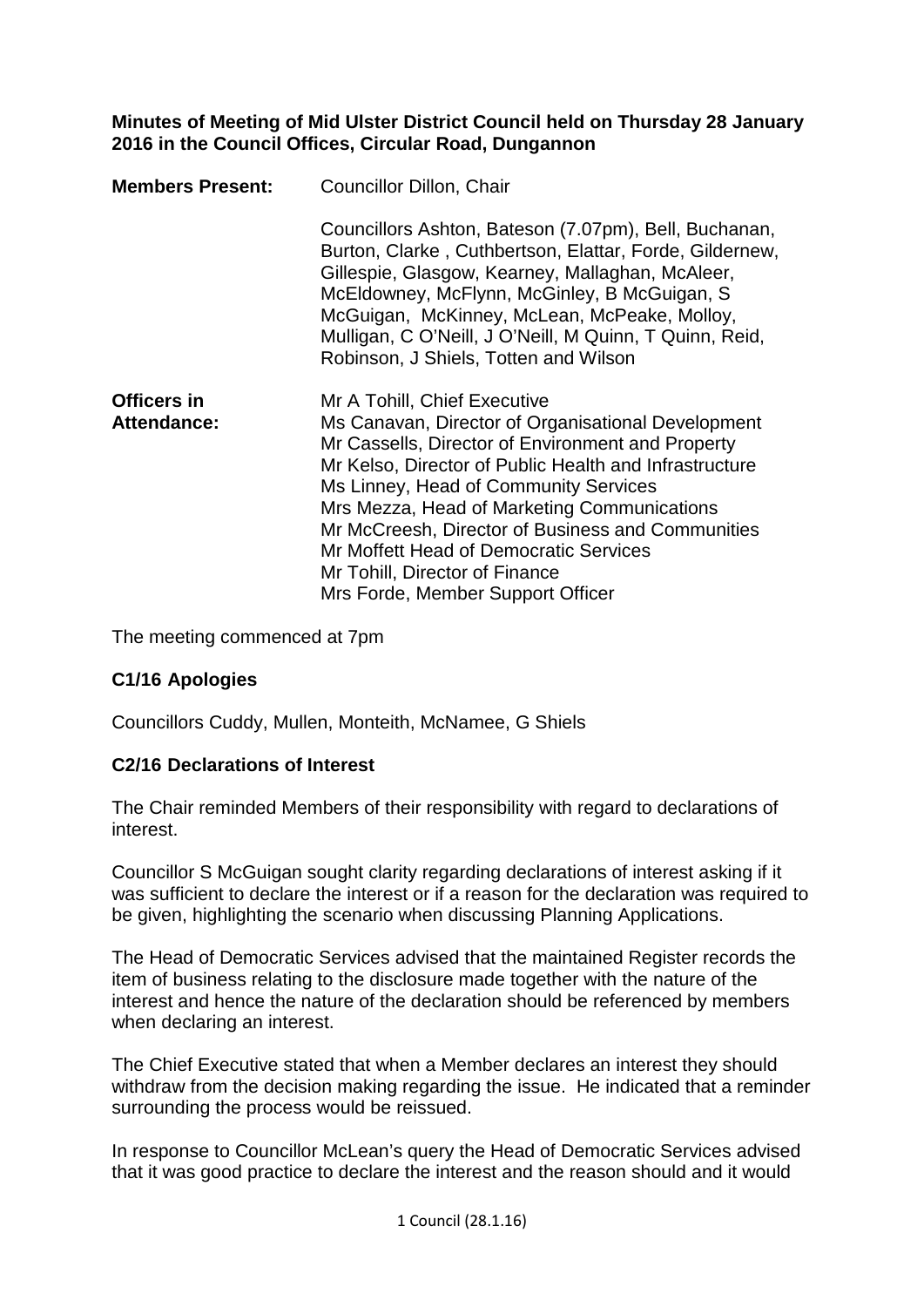not be sufficient to declare the interest and provide the reason at a later date, after the business in question had been considered.

# *Councillor Bateson entered the meeting at 7.07pm*

Referring to the 'Annual Register of Interest' Councillor S McGuigan stated that a Member may not become aware of an interest until later in the year and how should they handle this. In response the Head of Democratic Services advised that if a Member becomes aware of an interest they have a 28 day period to update the annual register and further clarified that a separate list was kept of disclosures recorded at meetings.

# **C3/16 Chair's Business**

Councillor McAleer requested that the Chair host a civic reception for Errigal Ciaran Ladies Minor and Senior teams who both won the Tyrone Club Championships in 2015.

Councillor Wilson requested that a letter of congratulations be sent to Mr Colin Rea who was awarded a BEM for services to young people through the Scout Association and to Mrs Maria Hackett, Head of the Training Department, South West College who had been awarded an MBE for services to skills development in South West Northern Ireland. Councillor Buchanan requested that he be associated with request concerning Mr Colin Rea.

Councillor Wilson requested that a civic reception be hosted to recognise the achievements of three local businesses namely Windell Windows who won the regional Chamber Awards - Small Medium Enterprise award and went on to win the National competition; Workspace Draperstown who won the Social Enterprise of the Year; and The Jungle, Moneymore who in Outdoor NI Awards won the Best Unique Outdoor Experience and Best Thrill Seeking Provider.

The Chair, Councillor Dillon stated that she had requested that officers ensure requests were in line with the policy and if so the achievements would be recognised as requested.

Councillor Clarke acknowledged that the Council meetings were recorded and stated that as a member of the Planning Committee he believed that they too, should be recorded given the important nature of the business and the subsequent implications. Councillor Clarke stated that he didn't know the protocol surrounding recording of meetings but proposed that planning meetings be recorded.

The Chief Executive stated that there was only a legislative requirement to record Council meetings but if the Council considered it to be appropriate to record planning committee meetings the matter could be considered. He indicated that he would receive initial legal opinion from the Council Solicitor as to how recordings may be used given the quasi-judicial nature of the business transacted and review costs to make such recording arrangements.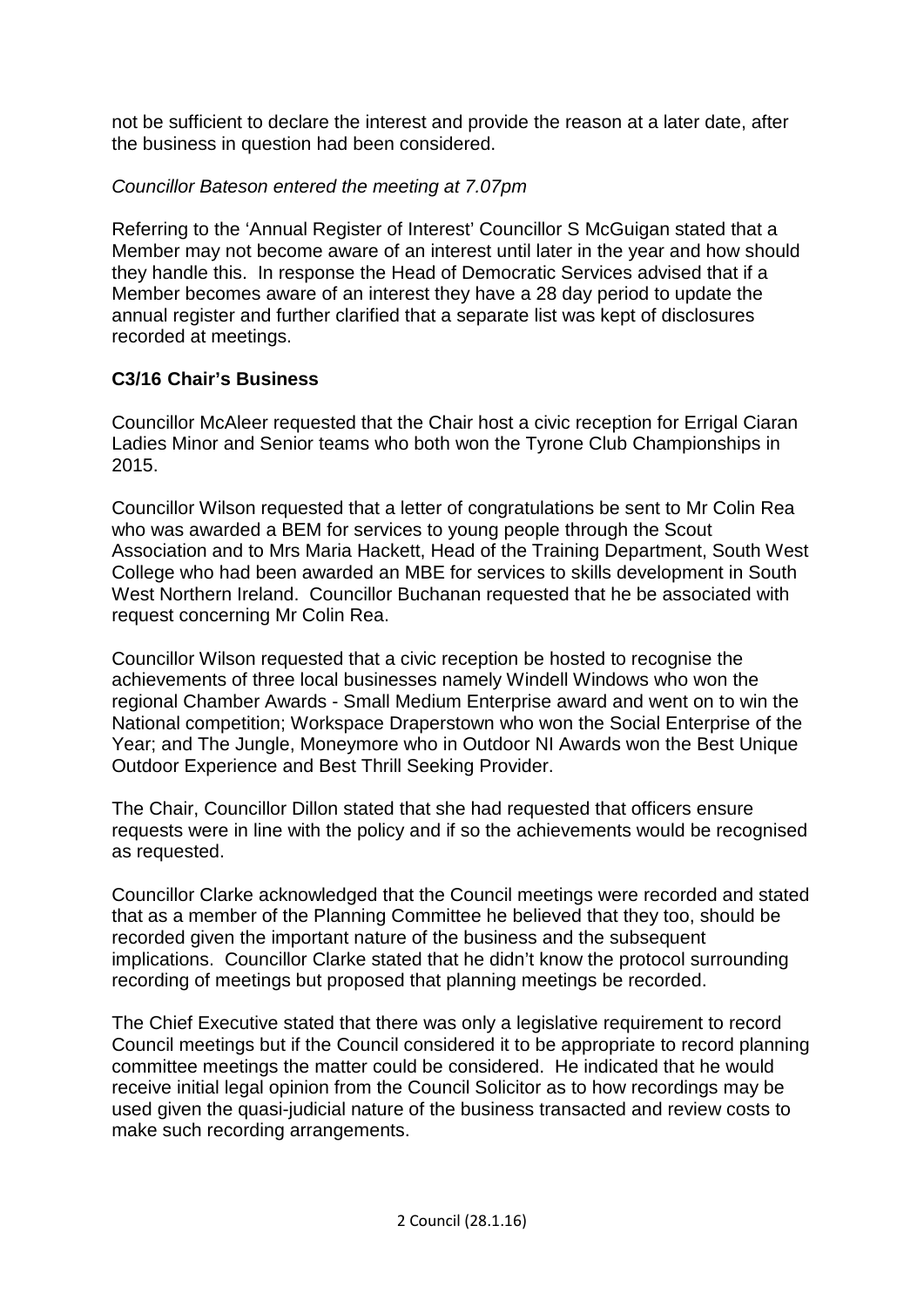Councillor Clarke stated that the Planning Committee carried huge responsibilities given its role and remit as they were deciding on matters equivalent to what could be considered by a Council meeting.

The Chair Councillor Dillon asked if it was only the planning committee that Councillor Clarke was proposing to record. Councillor Clarke responded that it was only the Planning Committee. Councillor Cuthbertson stated that he did not think there was a major benefit from recording Planning Committee meetings as the decision was based on the proposal of the application and although discussion doers take place it is the sentence detailed in the approval recommendation that is approved. Councillor Cuthbertson reiterated that he saw no need to record the Planning Committee meetings.

Councillor McPeake speaking in terms of the decision making process within planning asked that if there was a legal challenge and there was no recorded vote taken how the situation would manifest itself, for example those who voted for the decision were in breach of the law but those who voted against would not be.

The Chair, Councillor Dillon asked Councillor McPeake if he was proposing a recorded vote at Planning Committee meetings. Councillor McPeake advised that he was seeking clarity and that he would suggest a recorded vote if it was required.

Councillor S McGuigan stated that perhaps meetings should be recorded as the decision made is based on the debate prior to the proposal and at present only the proposer and seconder's names are detailed within the minute. He added that discussion could be viewed as 'here-say' as the decision is then made on evidence that no one will be able to substantiate.

The Chief Executive stated that the information in relation to planning matters was detailed in the officer's report. In response to Councillor McPeake's question regarding a legal challenge, the Chief Executive advised that it would be taken against the Council and not an individual Member unless they had taken a particular action. The Chief Executive clarified that a recorded vote would show who voted for or against a proposal but advised that the Council had delegated authority to the Planning Committee. The Chief Executive concluded that the matter required consideration and stated that he would follow up with a report following consultation with the Council Solicitor.

Councillor McAleer asked, if the recording of Planning Committee meetings was not a legal requirement then what would be the advantage of recording and how could such recordings be used. The Chief Executive advised that if Council held recordings they could be called on as evidence in any future cases.

Councillor McLean stated that he had listened to the debate and that there should not be concern about what was recorded but that Members should consider what they say and stand over it or not speak at all. The Councillor concurred with the Chief Executive that the matter required more thought. In conclusion Councillor McLean stated that in his opinion either all committees should be recorded or none and that he was somewhat sceptical as to why the matter was being raised.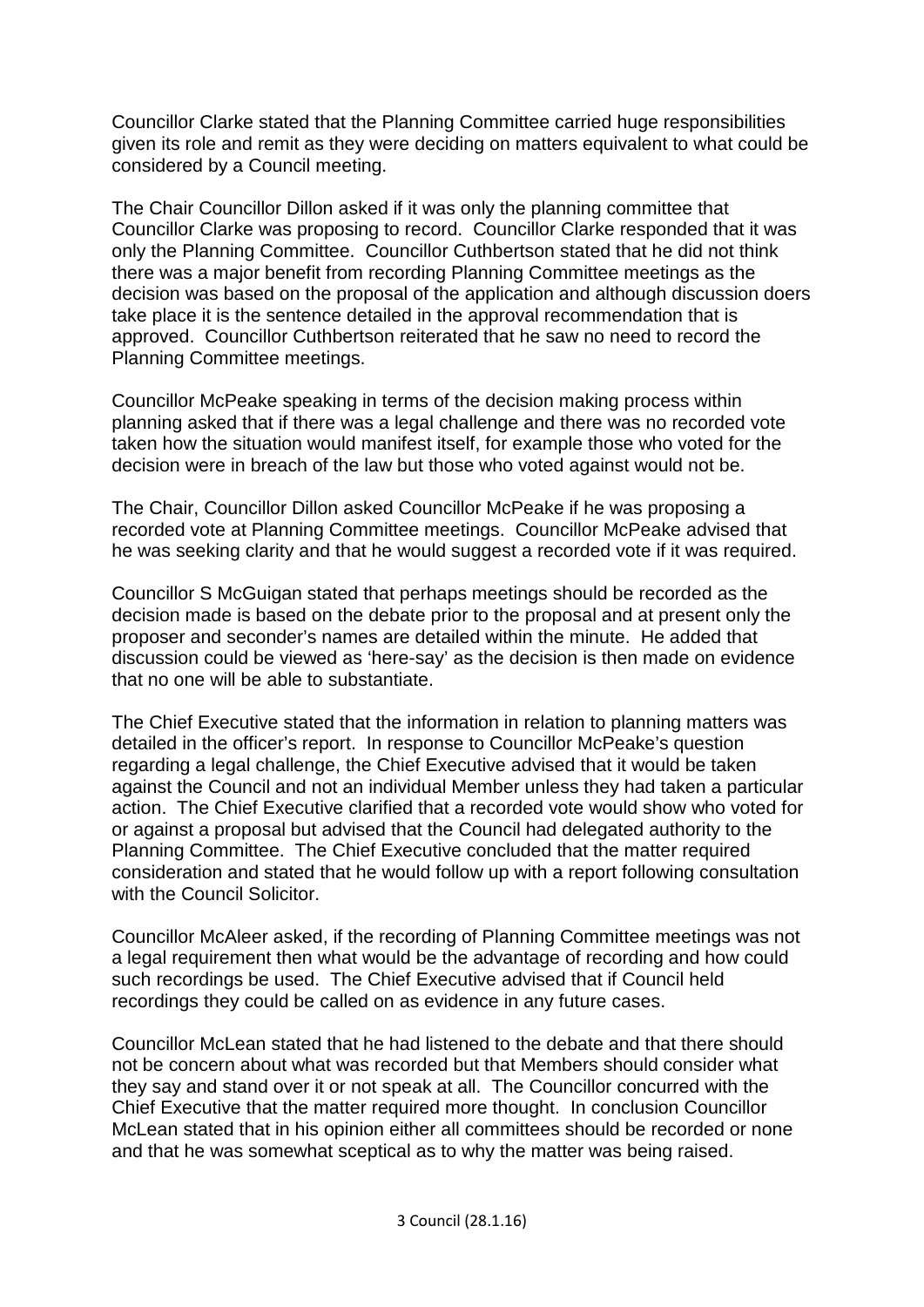Councillor Kearney stated that if the planning meeting was to be recorded then agents, applicants and members of the public in attendance would also be recorded. Councillor Kearney advised that Belfast City Council were considering the matter and suggested that perhaps Mid Ulster District Council should await the outcome of their investigations.

**Resolved** That research is undertaken and considered with regard to the recording of Planning Committee meetings.

## **Matters for Decision**

**C4/16 Receive and consider minutes of matters transacted in "Open Business" at Council meeting held on Thursday 17 December 2015** 

Proposed by Councillor T Quinn Seconded by Councillor Bateson and

**Resolved** That the Minutes of the Meeting of the Council held on Thursday 17 December 2015 (C231/15 – C244/15 and C251/15), transacted in "Open Business" having been printed and circulated were considered and signed as accurate and correct.

## **C5/16 Receive and consider the minutes and recommendations of matters transacted in "Open Business" at the Planning Committee held on Monday 11 January 2016.**

Councillor McFlynn requested that the last sentence of paragraph one of page three of the minute be amended to read, "The Objectors called for a deferral of this application for an office meeting."

The Chair, Councillor Dillon stated that a member of the public could not seek a deferral it could only be granted by request from a member of the committee.

Councillor Clarke expressed concern that all of the comments he had made at the planning meeting had not been incorporated in the minutes and requested the undernoted amendment be made to the minute at page 15 and 16 Planning applications I/2014/0296/F Wind Turbine at lands 350m N of 25 Ballynagilly Lane Cookstown for Mr D Campton and I/2014/0375/F Wind turbine at lands 270m N of 20 Beaghbeg

*Councillor Clarke advised he had been present at the site meetings for these applications at which one viewpoint had been visited in relation to application I/2014/0296/F and two viewpoints in relation to application I/2014/0375/F. The Councillor felt that additional viewpoints should have been included in the visits. The Councillor drew attention to the fact that the Sperrins AONB had been consolidated and reconstituted in 2008 and had been re-drawn in the general area of applications and both areas in question were within the redefined boundary that has been redrawn around the area that currently meets with the AONB standard. In relation to application I/2014/0296/F, the Councillor advised that the proposed turbine would be*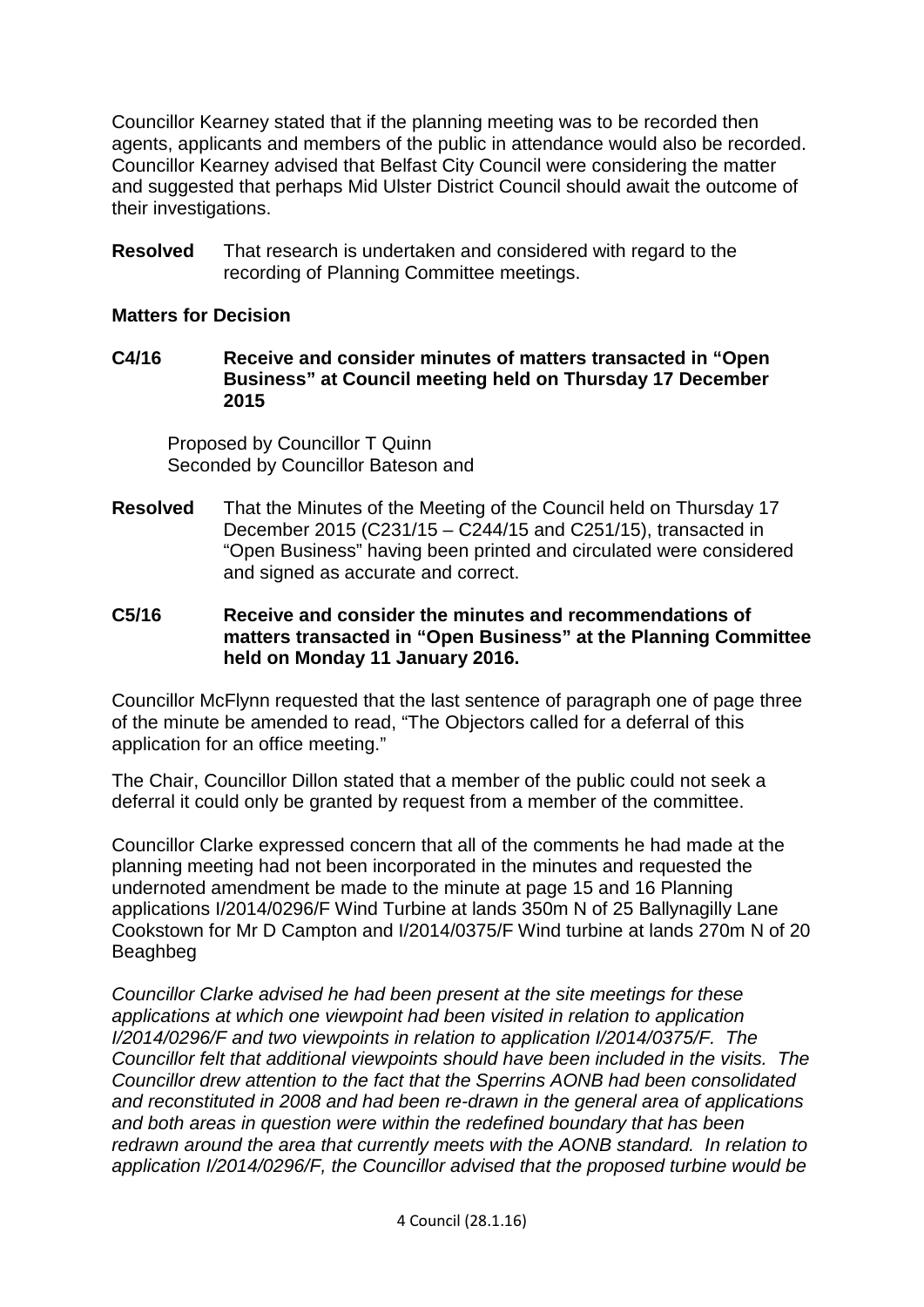*located on a prominent site within the Sperrins AONB and that this application would have a massive detrimental impact in the area.* 

*Councillor Clarke referred to the substantial number of objectors to this application with concerns related to health and noise, it was also felt that if this proposal went ahead it would have an adverse effect on sites which could have been used for future replacement dwellings. The Councillor also commented that the owner, who is present this evening, of the lane adjacent to that which is proposed to be used for access to the turbine had not been consulted in the relation to the provision of sight lines.* 

*Councillor Clarke further advised that the Slieve Gallion Landscape Character Area indicated that the hill slopes, particularly those facing south and east are extremely sensitive and part of the wider setting of Cookstown and Magherafelt and was highly sensitive to wind energy development and quoting from the document stated, "they were exposed to long views and provide a visual focus over a wide area."*

*Referring to application I/2014/0375/F, Councillor Clarke advised that this proposal will also be located within Sperrins AONB but additionally it will be within an area of archaeological significance as the turbine will overlook Beaghmore Stone Circles. The Councillor again advised of numerous objections to this application and reemphasised that the site visit should have included the view point from the Beaghmore Stone Circles which he visited alone in the following days and stated that the turbine would be clearly viewed from that site.* 

*The Councillor highlighted the significance of this site together with the general Beaghmore area which together with Davagh and Broughderg are part of the area of significant archaeological interest and highlighted in ASAI accompanying map. In relation to the Cookstown Area Plan 'policy con 4' the Councillor drew attention to the statement that particular attention would be paid to the impact of proposals from the "Beaghmore Stone Circles and other critical viewpoints within this area."*

*In conclusion Councillor Clarke advised that as an example the Broughderg Stone Circles which is a scheduled monument within the Areas of Significant Archaeological Interest document sits about 100feet below the base height of the proposal which is less than one mile to the south and is in complete view from the Broughderg Stone Circle Site.* 

*Councillor Clarke also referred to page three of the ETSU document in which there is a disclaimer for what is written in the report.*

Councillor Mallaghan stated that in approving standing orders the Council had delegated powers to the Planning Committee and as such wind turbine applications as aforementioned by Councillor Clarke had been approved. Councillor Mallaghan continued making reference to the Corporate Plan, the commitment to develop tourism in the region through projects such as Davagh Forest and stated that the approval of the wind turbines in his opinion was a huge mistake and an insult to the heritage of the Island as 5000 years ago people had gathered at the site and created a monument to follow the stars. The councillor continued by highlighting that the monument was developed at the same time as Stonehenge in England where the visitor centre was situated two kilometres from the actual stones so it would not impact the view and there would be no way a wind turbine would be approved. The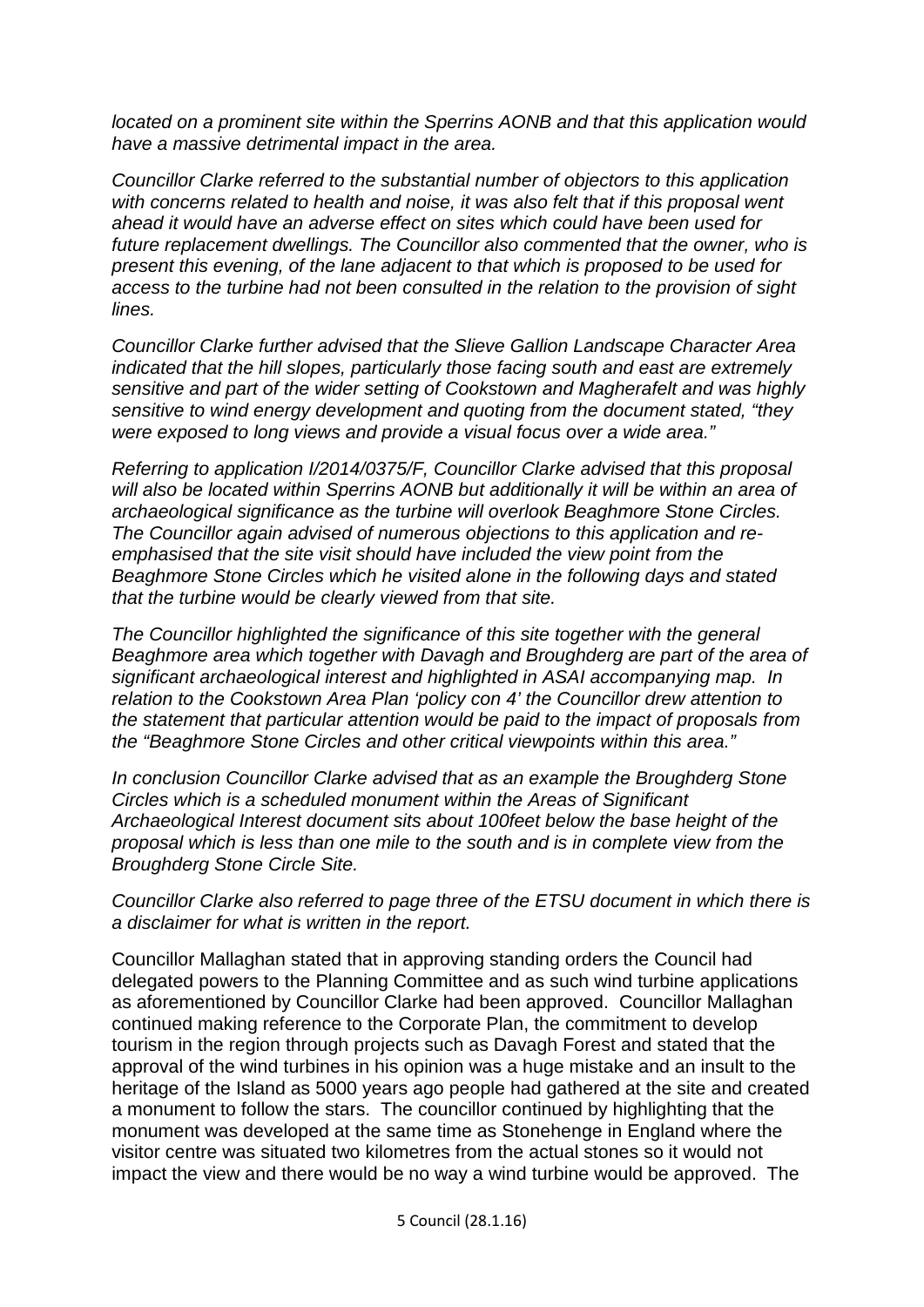Councillor concluded stating that the approval of the wind turbines was an outcry and a sad day for Mid Ulster.

Councillor Cuthbertson stated that it was unfair to expect a minute taker to take down 'word for word' the comments of Members that this was not a requirement of Mid Ulster District Council nor the legacy Council of Dungannon and South Tyrone. Councillor Cuthbertson drew attention to the comments of Councillors McPeake and Mallaghan and stated that both had made reference to monuments which were the responsibility of Northern Ireland Environment Agency (NIEA). He added that it was evident from the Planning Officers report that they had consulted with the organisation and Members took guidance from these reports. Councillor Cuthbertson concluded by emphasising that the NIEA governs monuments.

The Chair, Councillor Dillon stated that she accepted that the minutes were not taken 'word for word' but a Councillor should be able to request to have their comments recorded.

Proposed by Councillor Reid Seconded by Councillor Robinson and

**Resolved** That the Minutes and recommendations of the Planning Committee meeting held on Tuesday 11 January 2016 (P1/16 – P6/16 and P10/16) transacted in "Open Business", having been printed and circulated, subject to the foregoing, were considered and adopted.

## **C6/16 Receive and consider the minutes and recommendations of matters transacted in "Open Business" at the Environment Committee meeting held on Tuesday 12 January 2016**

In response to Councillor Glasgow's expression of concern regarding staff response times in relation to members of the public calling at one the Council Offices to enquire about street naming plates the Director of Public Health and Infrastructure advised that he was unaware of any difficulties but would investigate the matter.

Councillor McGinley sought clarity on the request for a deferral at the Planning Committee meeting. The Chief Executive advised that deferrals could only be requested by Members of the Planning Committee. Councillor McFlynn stated that the deferral referred to was not granted. Councillor Cuthbertson stated that anyone can ask for a deferral but the request would not always be considered.

Proposed by Councillor B McGuigan Seconded by Councillor McFlynn and

**Resolved** That the Minutes and recommendations of the Environment Committee meeting held on Tuesday 12 January 2016, (E1/16 – E16/16 and E25/16), transacted in "Open Business", having been printed and circulated, were considered and adopted.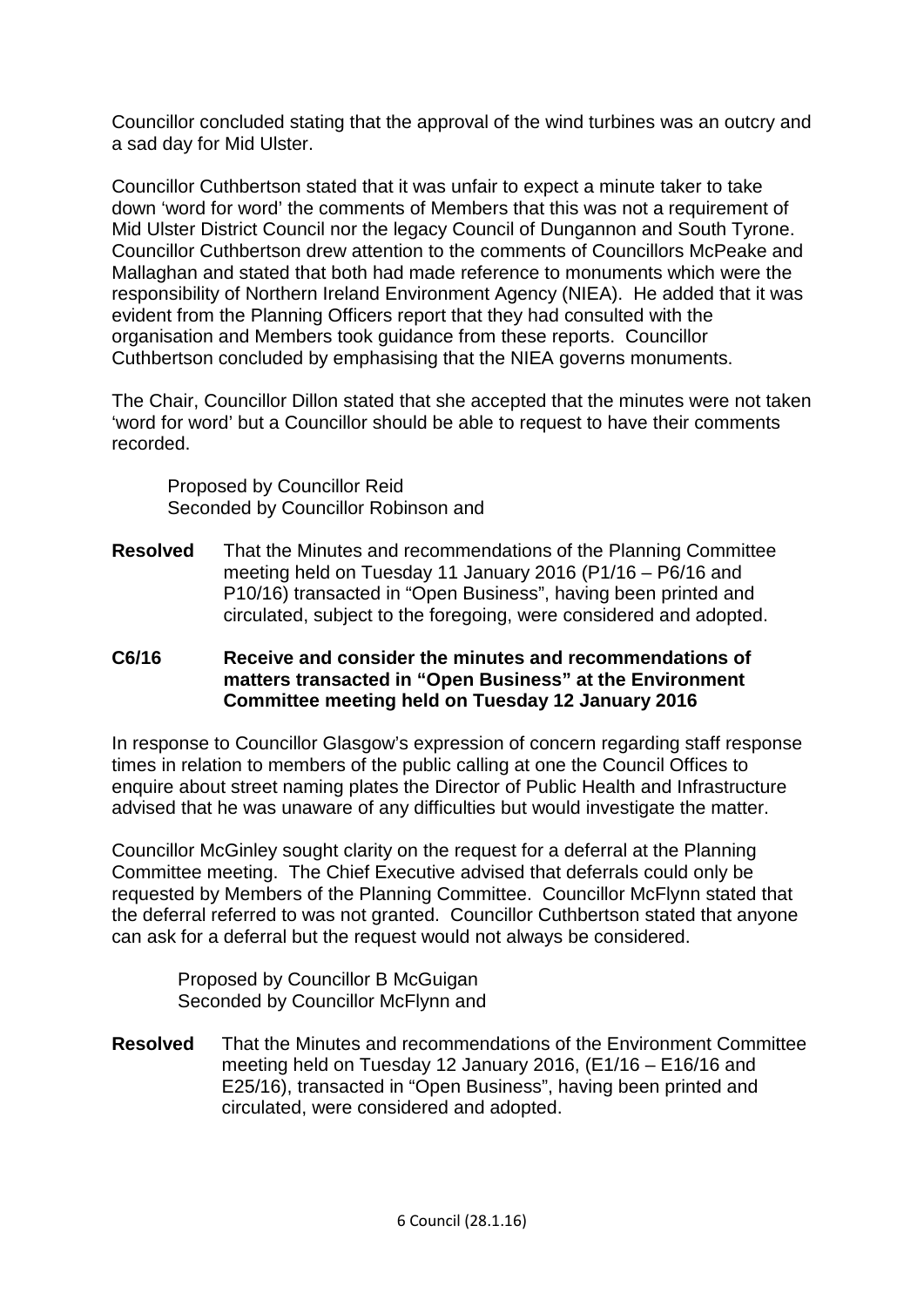## **C7/16 Receive and consider the minutes and recommendations of matters transacted in "Open Business" at the Policy and Resources Committee held on Wednesday 13 January 2016**

Proposed by Councillor S McGuigan Seconded by Councillor M Quinn and

**Resolved** That the Minutes of the Meeting of the Policy and Resources Committee held on Wednesday 13 January 2016 (PR1/16 – PR7/16 and PR19/16), transacted in "Open Business" having been printed and circulated were considered and signed as accurate and correct.

## *Councillor Mallaghan left the meeting at 7.35pm*

*Councillor Wilson declared an interest in a matter in Development Committee minutes concerning at800 in that a family member had been offered £15 and not £50.* 

## **C8/16 Receive and consider the minutes and recommendations of matters transacted in "Open Business" at the Development Committee meeting held on Thursday 14 January 2016.**

Councillor Wilson requested that the location on the minute be amended to Cookstown.

Councillor Wilson referred to matter regarding at800 discussed at Development meeting and expressed concern that they were reluctant to meet with Council. The Councillor stated that he was not opposed to 4G being implemented but emphasised that he did not believe that residents in any area should have to pay to reinstate their Freeview television nor was it acceptable that they be told by at800 to watch television via a skybox. Councillor Wilson referred to a recent meeting with Ofcom and also a newspaper article which stated that at800 were offering payment of £50 as a good will gesture to those who had encountered the problem. Councillor Wilson declared an interest in that a family member had been offered £15 and not £50 as reported in the newspaper.

Councillor Wilson emphasised that people were encountering the problem through no fault of their own and reiterated his disappointment that at800 were reluctant to meet with Council and proposed that the invitation be reinforced.

Councillor Buchanan concurred with Councillor Wilson and stated that anyone experiencing costs to reinstate Freeview television should be reimbursed in full.

**Resolved** That at800 be requested to meet with Council to discuss customer concerns regarding the 4G rollout across Mid Ulster District

Proposed by Councillor Wilson Seconded by Councillor T Quinn and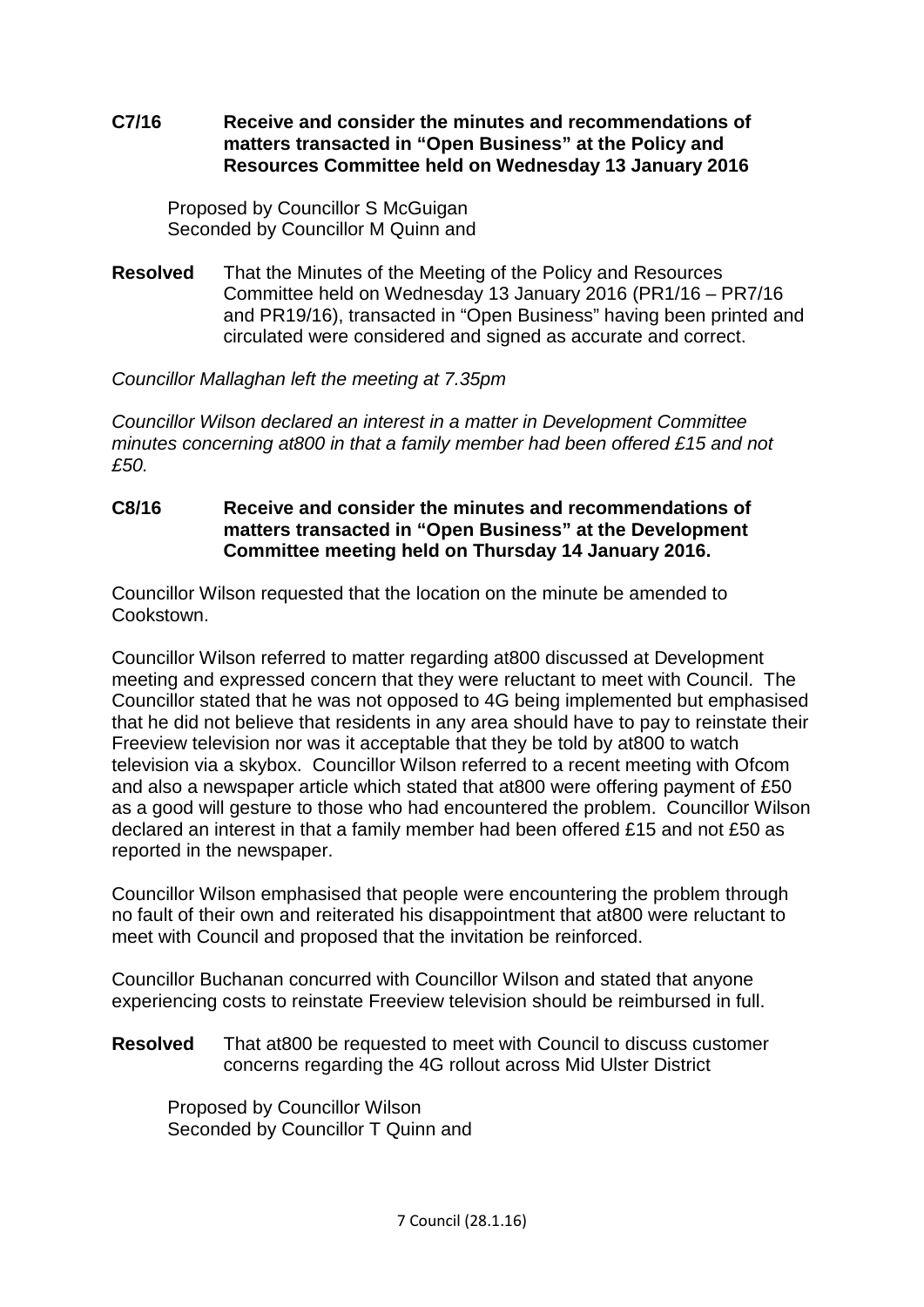**Resolved** That the Minutes and recommendations of the Development Committee meeting held on Thursday 14 January 2016, (D1/16 – D15/16 and D26/16) transacted in "Open Business", having been printed and circulated, were considered and adopted.

## **C9/16 Receive and consider the minutes and recommendations of matters transacted in "Open Business" at the Special Planning Committee held on Tuesday 19 January 2016**

Proposed by Councillor Bateson Seconded by Councillor Clarke and

**Resolved** That the Minutes and recommendations of the Special Planning Committee meeting held on Tuesday 19 January 2016, (P11/16 – P16/16 and P18/16), transacted in "Open Business", having been printed and circulated, were considered and adopted.

## **C10/16 Conferences and Seminars**

The Head of Democratic Services referred to details of the undernoted conferences and sought approval and retrospective approval for the attendance of Members and Council officers, the payment of attendance fees and associated costs as incurred.

- (i) Celebrating Progress and Looking to future of the Regional Community Resilience Group (Red Cross and Regional Community Resilience Group) Thursday 11 February - Long Gallery, Stormont (9.30am-12.30pm)
- (ii) Centre for Cross Border Studies: 2016 Annual Conference Thursday 18 to Fri 19 February - Crowne Plaza Hotel, Dundalk
- (iii) Study Trip to Leuven Institute, Belgium organised by ICBAN on EU Tuesday 16 February to Thursday 18 February - Leuven Institute, Belgium Councillor McPeake to attend.
- $(iv)$  Democratic Government and its Survival:  $27<sup>th</sup>$  Colmcille Winter School Friday 26 to Saturday 27 February - Colmcille Heritage Centre, **Letterkenny**
- (v) Presentation and Health & Safety Seminar Thursday 10 March – Dunadry Hotel, Templepatrick (9am – 1pm) 1 officer request to attend: Director of Environment & Property
- (vi) Somme Commemoration and Trip 2016 organised by Somme Association Thursday 30 June to Sunday 3 July 2016

Retrospective Approval

(i) General Power of Competence Training - NILGA and APSE Event Thursday 28 January (9.30am to 12.30pm)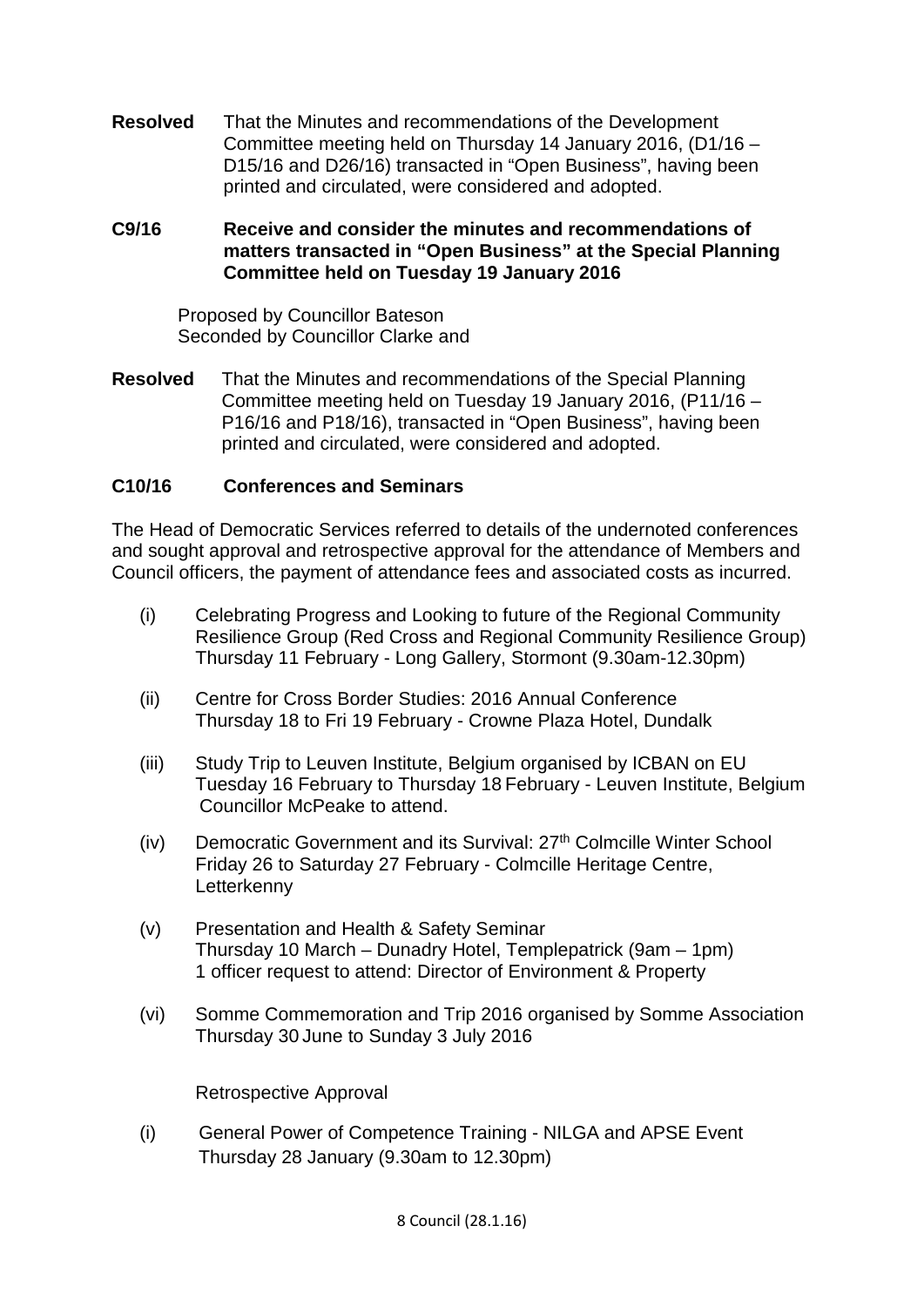The Head of Democratic Services advised that four places had been assigned to Council for Members to attend the Somme Commemoration trip 2016 and advised that confirmation was required that the Council would be availing of all four places or they would be released.

Councillor McLean advised that two Members of the DUP would attend the 2016 Somme Trip.

Councillor Wilson advised that two Members of the UUP would attend the 2016 Somme Trip.

Councillor Mulligan advised that he wished to attend the Somme Trip but requested permission to use an alternative tour operator.

Councillor Kearney advised that one Member of the SDLP would like to attend the 2016 Somme Trip.

Councillor J Shiels stated he would relinquish his place to afford the SDLP with an opportunity to attend. Councillor Wilson advised that the UUP would also be happy to relinquish a place to afford the SDLP with an opportunity to attend. The Head of Democratic Services stated that as Councillor Mulligan wished to travel with an alternative Tour Operator that the four spaces allocated from the Somme Association Tour should be allocated two to DUP, one to UUP and one to SDLP.

Councillor Mallaghan sought approval should he wish to attend the Study Trip to Leuven Institute, Belgium organised by ICBAN on EU Activity on Tuesday 16 February to Thursday 18 February - Leuven Institute, Belgium.

## *Councillor Cuthbertson left the meeting at 7.42pm*

The Head of Democratic Services sought approval for the Director of Finance to attend PWC Local Authority VAT Seminar on Wednesday 24 February 2016 in PwC Offices, London at a cost of £300 plus VAT together with travel and subsistence.

**Resolved** That the attendance of Members and officers, the payment of attendance fees and associated costs as incurred be approved, as required

## **Matters for Information**

## **C11/16 Consultations notified to Mid Ulster District Council**

The previously circulated paper on consultations notified to Mid Ulster District Council was noted.

**Resolved** That the consultations contained within the previously circulated report be noted

## **C12/16 Correspondence List**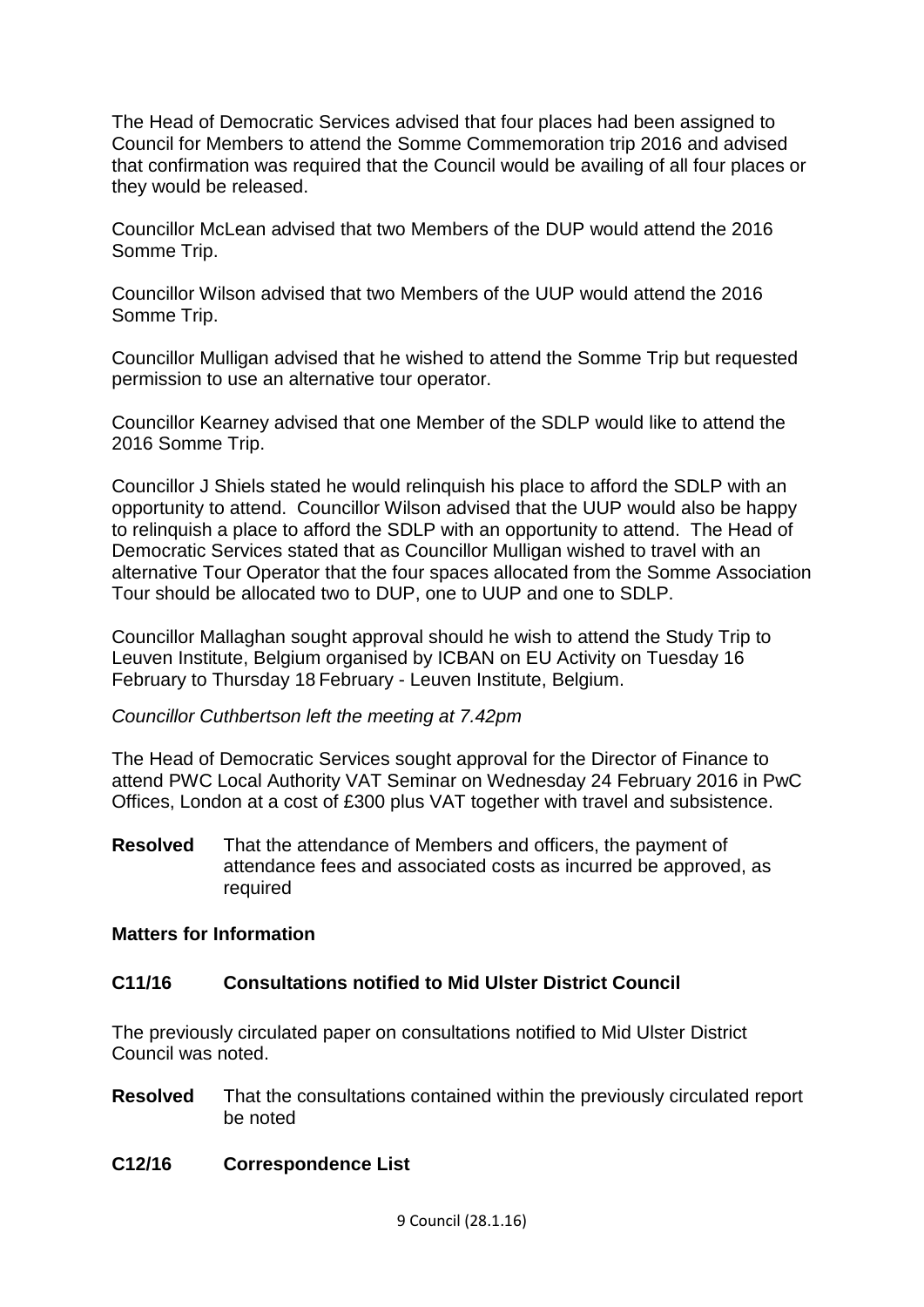The previously circulated paper on correspondence notified to Mid Ulster District Council was noted.

**Resolved** That the correspondence contained within the previously circulated report be noted

# **C13/16 Consideration of Motion**

## **C13.1/16 Councillor McGinley to move**

Councillor McGinley made reference to discussion at the Environment Committee meeting of 12 January 2016 stating that the Lough Shore Heritage Group and a local heritage association had contacted him seeking a more appropriate name to a housing development name agreed by the committee and thus he proposed the undernoted motion.

*"That Mid Ulster Council rescinds the decision of Council taken to name the development - Ballinderry Bridge Mews, considered and agreed by Environment Committee on 13 October 2015 (Minute E181/15 - Item 1) and ratified at Council Meeting on Thursday 22 October following the request of Triangle Housing Association to have further name options considered"*

In response to Councillor Ashton's question regarding the procedure of rescinding decisions the Chief Executive advised that this was allowed for within Council Standing Orders and clarified that the motion was in order with procedures incorporated within the Standing Orders.

Councillor Bell seconded Councillor McGinley's proposal.

The Chair, Councillor Dillon declared the motion carried.

## **Confidential Business**

Proposed by Councillor Mallaghan Seconded by Councillor S McGuigan and

**Resolved** That items C14/16 – C28/16 be taken as confidential business.

*The press left the meeting at 7.47 pm*

*Councillor C O'Neill left the meeting at 7.47pm*

## **C29/16 Duration of Meeting**

The meeting was called for 7pm and ended at 8.50pm.